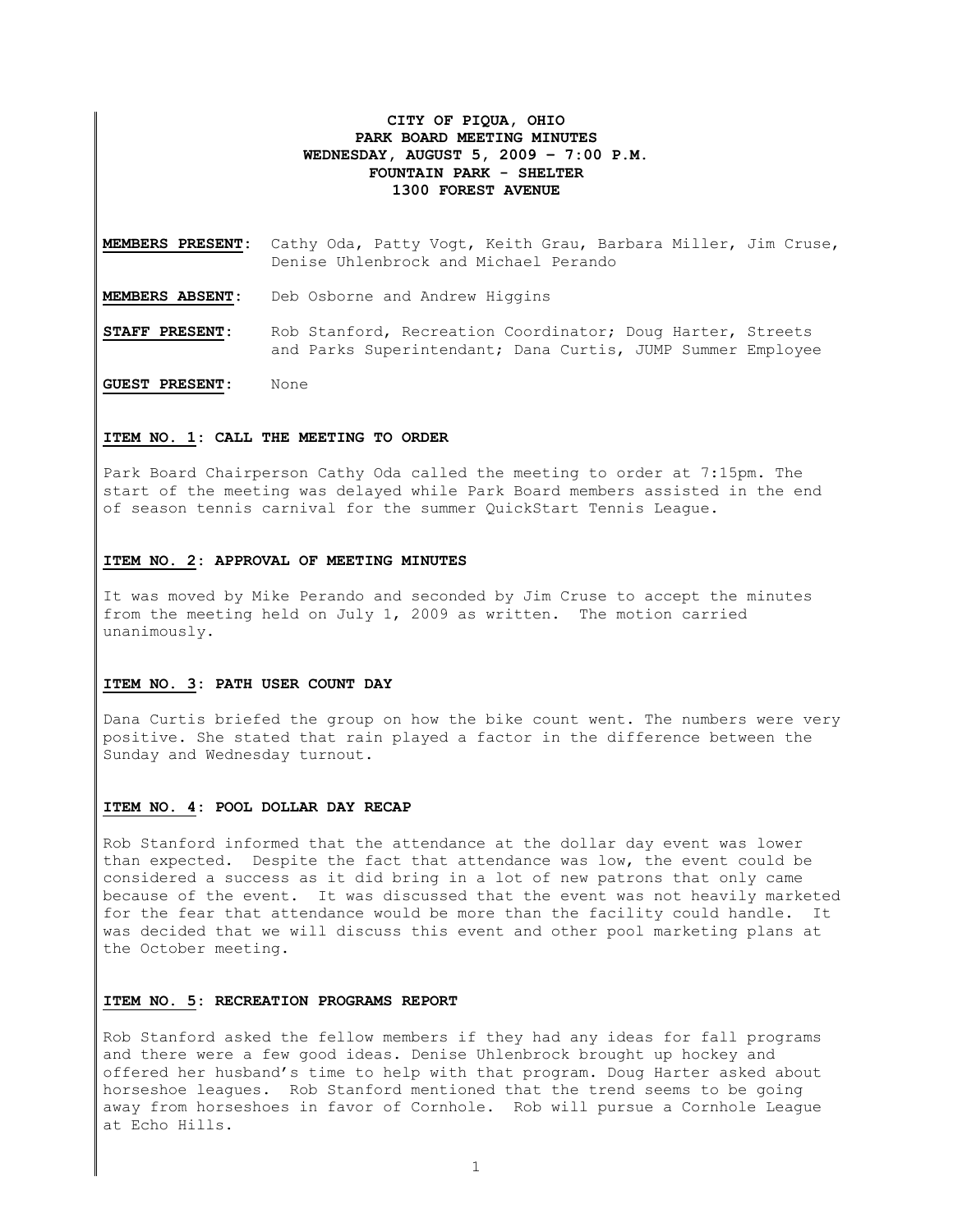## **ITEM NO. 6: PARKS UPDATE**

Doug Harter informed the group that Classic Products has agreed to donate roofing materials for our shelters and that we have a volunteer lined up to provide the installation. Doug also suggested the idea of "Adopt a Park." He proposed that we approach businesses in Piqua to "Adopt a Park" and help fund improvements needed at the park. Mike Perando suggested that we do a community Park Clean-up Day, similar to the river cleanup organized by P.O.W.W. He felt the Neighborhood Associations would play a large role in this.

### **ITEM NO. 7: POOL UPDATE**

Rob Stanford presented some attendance numbers. He stated that our attendance year to date is down over 5,000 patrons. He stated that he felt this was almost entirely due to the weather and had little to do with the economy or our increased rates. Denise asked about rental bookings. Rob stated that the number of rentals are down and that the decrease in rentals is likely a combination of the new rates and the economy. He informed the board that due to our increased rates our revenue compared to last year is very comparable and that our staff costs have been less, so the overall impact to the pool budget is still positive. Rob also pointed out the significant reduction in participants in our swim lessons. The board requested that we consider changing our rates for lessons when we discuss the marketing plan for the pool in October.

#### **ITEM NO. 8: OTHER BUSINESS**

Patty Vogt asked if new shower curtains had been hung in the pool locker rooms. Rob informed her that 7 curtains were hung up in the women's locker room and that after one week only 2 of them remained. Patty question how often the locker rooms were inspected and suggested having the manager go in every half hour to check the restroom/locker rooms.

Jim Cruse asked Rob to provide a recap of the Car Show that took place on August  $1^{st}$ . Rob presented figures and stated that it was a huge success.

Barb Miller expressed a concern about not having enough time to review the minutes prior to the meeting and asked to get them a week prior. Rob agreed to email them a week prior to the meeting.

#### **ITEM NO. 9: NEXT MEETING DATE AND LOCATION**

It was determined that the next meeting will be September 2 at Hollow Park at 7:00pm.

# **ITEM NO. 10: ADJOURN**

Mike Perando motioned and Jim Cruse seconded to adjourn, the motion carried unanimously. The meeting adjourned at 8:10 P.M.

#### **PARK TOUR**

After the meeting the Park Board walked through the park to make recommendations. It was found that the drinking fountain near the dining hall was not functioning properly. The group also noticed fresh graffiti on the